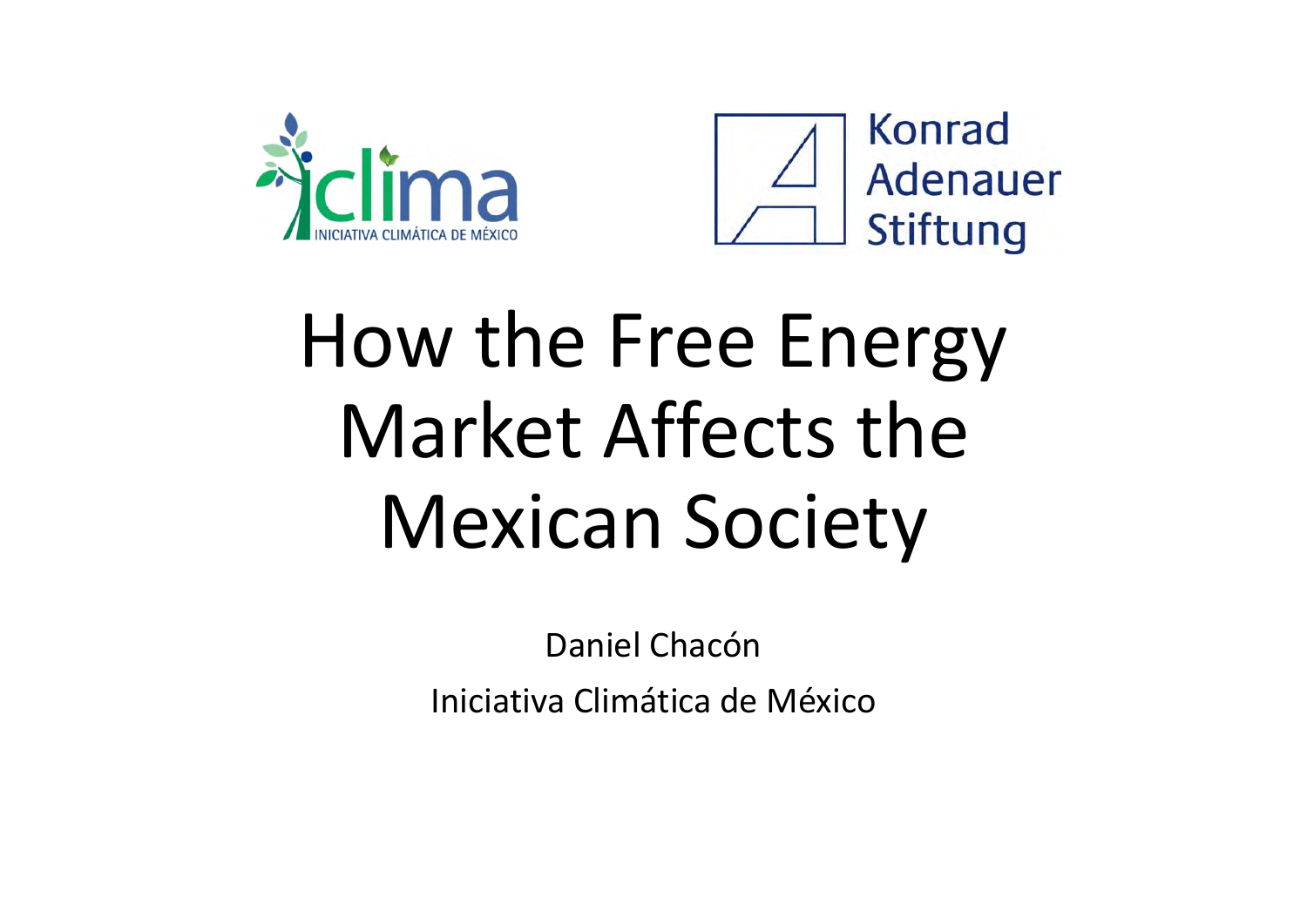## Clean Energy: Where we are and where we go

|                                | 2014          |             |             |             | 2015      |             |             |             |
|--------------------------------|---------------|-------------|-------------|-------------|-----------|-------------|-------------|-------------|
|                                |               |             | Gross       | Gross       | Installed |             | Gross       | Gross       |
| TECHNOLOGY/SOURCE              | Installed     | Installed   | Generation, | Generation, | Capacity, | Installed   | Generation, | Generation, |
|                                | Capacity (MW) | Capacity, % | GWh         | %           | <b>MW</b> | Capacity, % | GWh         | %           |
| <b>Hydroelectric</b>           | 12,428.71     | 18.96%      | 38,822.36   | 12.87%      | 12,488.50 | 18.35%      | 30,891.54   | 9.98%       |
| Wind                           | 2,036.42      | 3.11%       | 6,426.25    | 2.13%       | 2,805.12  | 4.12%       | 8,745.15    | 2.83%       |
| Geothermal                     | 813.40        | 1.24%       | 5,999.65    | 1.99%       | 925.60    | 1.36%       | 6,330.98    | 2.05%       |
| Sugar cane bagasse             | 599.18        | 0.91%       | 1,220.76    | 0.40%       | 670.18    | 0.98%       | 1,187.26    | 0.38%       |
| <b>Photovoltaic</b>            | 114.16        | 0.17%       | 135.49      | 0.04%       | 170.24    | 0.25%       | 190.26      | 0.06%       |
| <b>Biogas</b>                  | 85.26         | 0.13%       | 191.33      | 0.06%       | 80.80     | 0.12%       | 203.57      | 0.07%       |
| <b>Hybrid</b>                  | 0.06          | 0.00%       | 0.11        | 0.00%       | 0.05      | 0.00%       | 0.05        | 0.00%       |
| Cogeneration                   | 558.65        | 0.85%       | 2,892.01    | 0.96%       | 583.05    | 0.86%       | 3,795.22    | 1.23%       |
| <b>Nuclear</b>                 | 1,400.00      | 2.14%       | 9,677.20    | 3.21%       | 1,510.00  | 2.22%       | 11,577.14   | 3.74%       |
| <b>Black Liquor</b>            | 25.50         | 0.04%       | 10.15       | 0.00%       | 25.50     | 0.04%       | 27.36       | 0.01%       |
| Regenerative braking           | 7.00          | $0.01\%$    |             | 0.00%       | 6.61      | 0.01%       | 3.60        | 0.00%       |
| <b>SUBTOTAL CLEAN ENERGIES</b> | 18,068.34     | 27.57%      | 65,375.31   | 21.68%      | 19,265.65 | 28.31%      | 62,952.13   | 20.34%      |
| <b>FOSSIL ENERGIES</b>         | 47,469.95     | 72.43%      | 236,171.67  | 78.32%      | 48,778.39 | 71.69%      | 246,600.66  | 79.66%      |
| <b>TOTALS</b>                  | 65,538.29     | 100.00%     | 301,546.98  | 100.00%     | 68,044.04 | 100.00%     | 309,552.79  | 100.00%     |

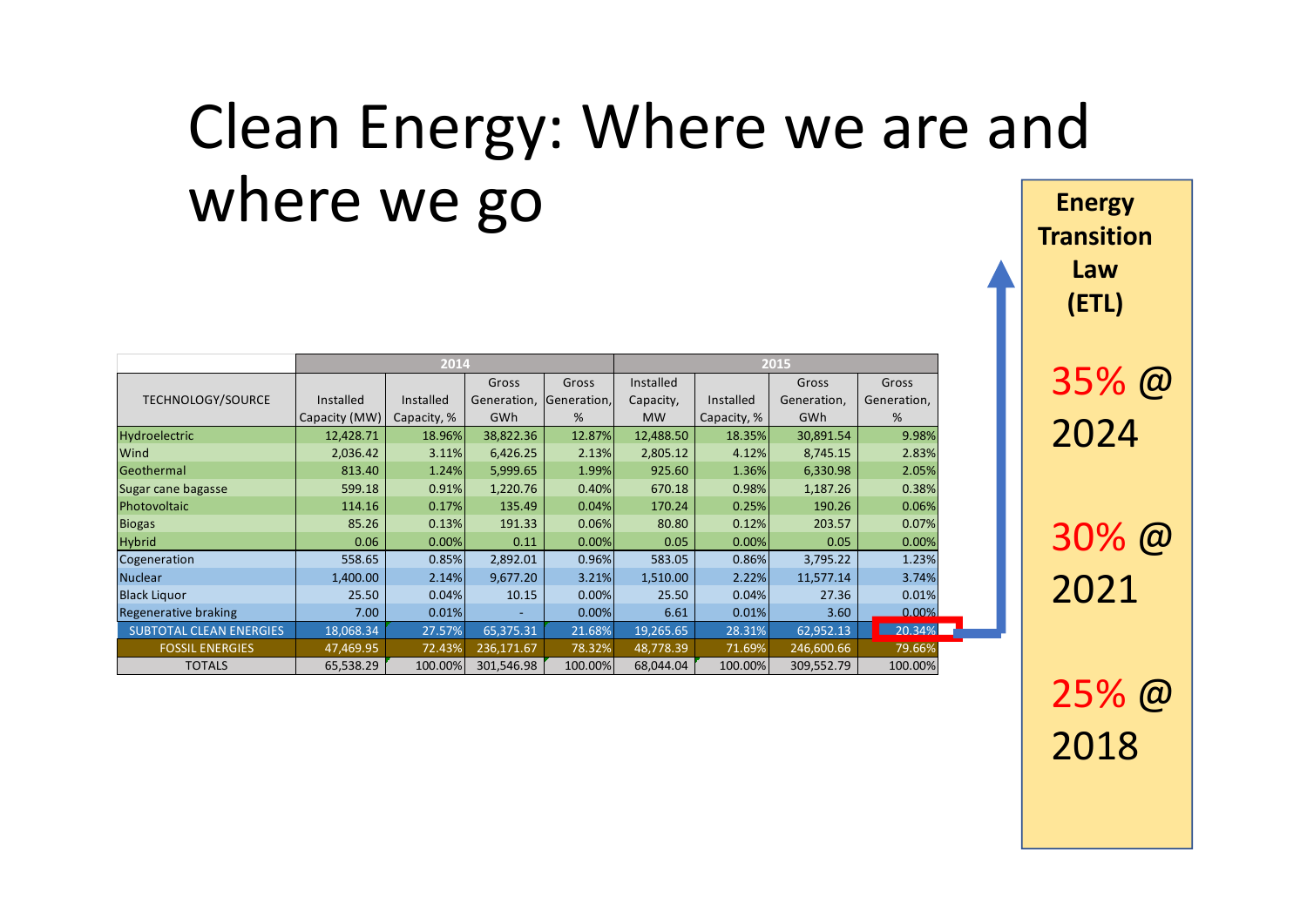# ETL Results: Energy and CELs Auctions

#### **5,000 megawatts by 2019 6,600 million USD**

**1ª. Long term auction** 2180 megawatts by 2018 47.7 USD/MWh average price 2,600 million USD.

> **2ª. Long term auction** 2871 megawatts by 2019 33.47 USD/MWh 4,000 million USD.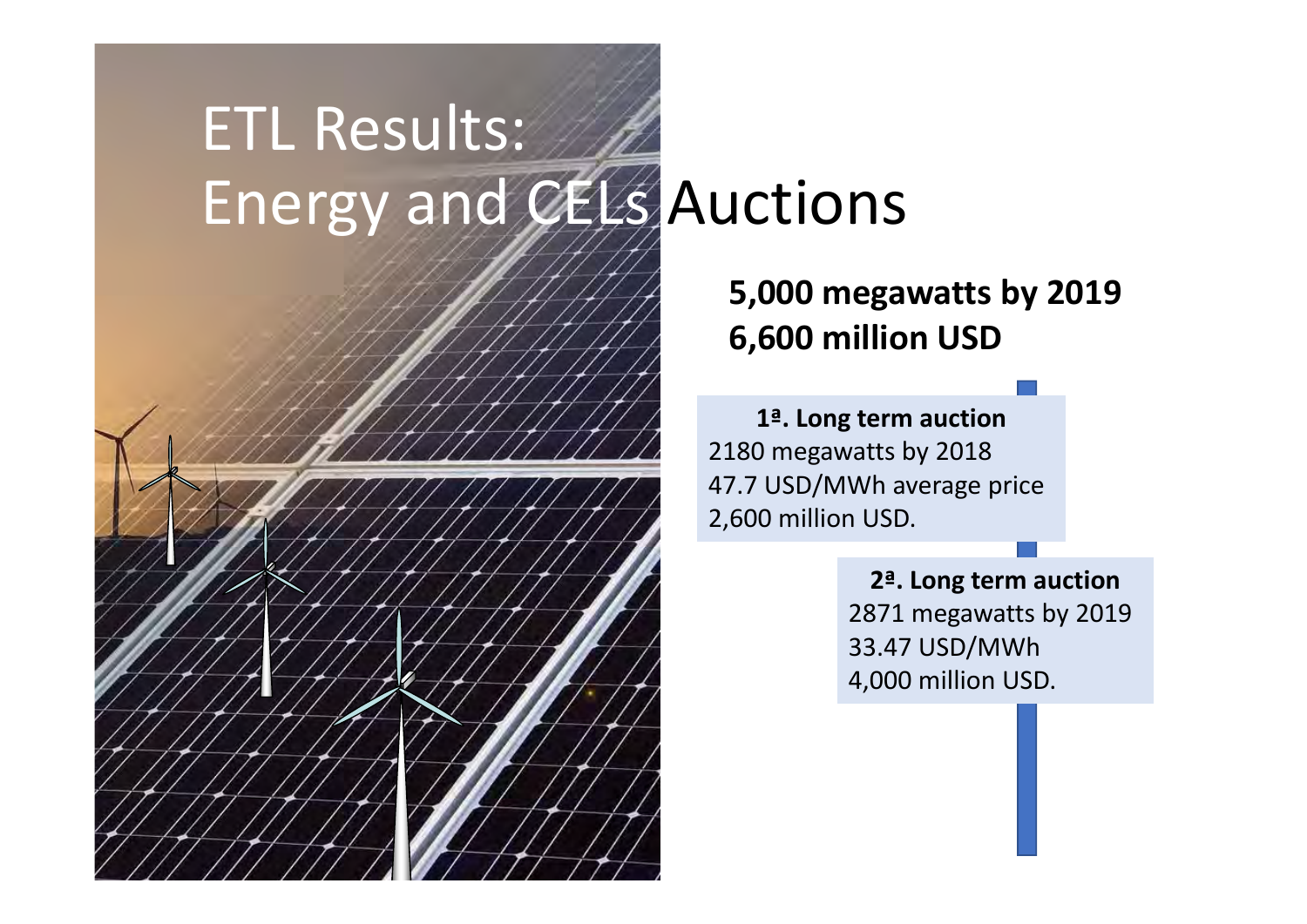## Mexico's Electricity Industry in the Previous 70 Years

- State monopoly for the whole electricity value chain
- Two state companies: *Luz y Fuerza del Centro* and *Comision Federal de Electricidad* (CFE)
- Until 1992, no regulation at all. In 1992 the Energy Regulatory Commission was created with little power
- Electricity Planning was conducted by CFE and economically supported by the Treasure Ministry
- Electricity was considered strategic for the State and as a "Public Service"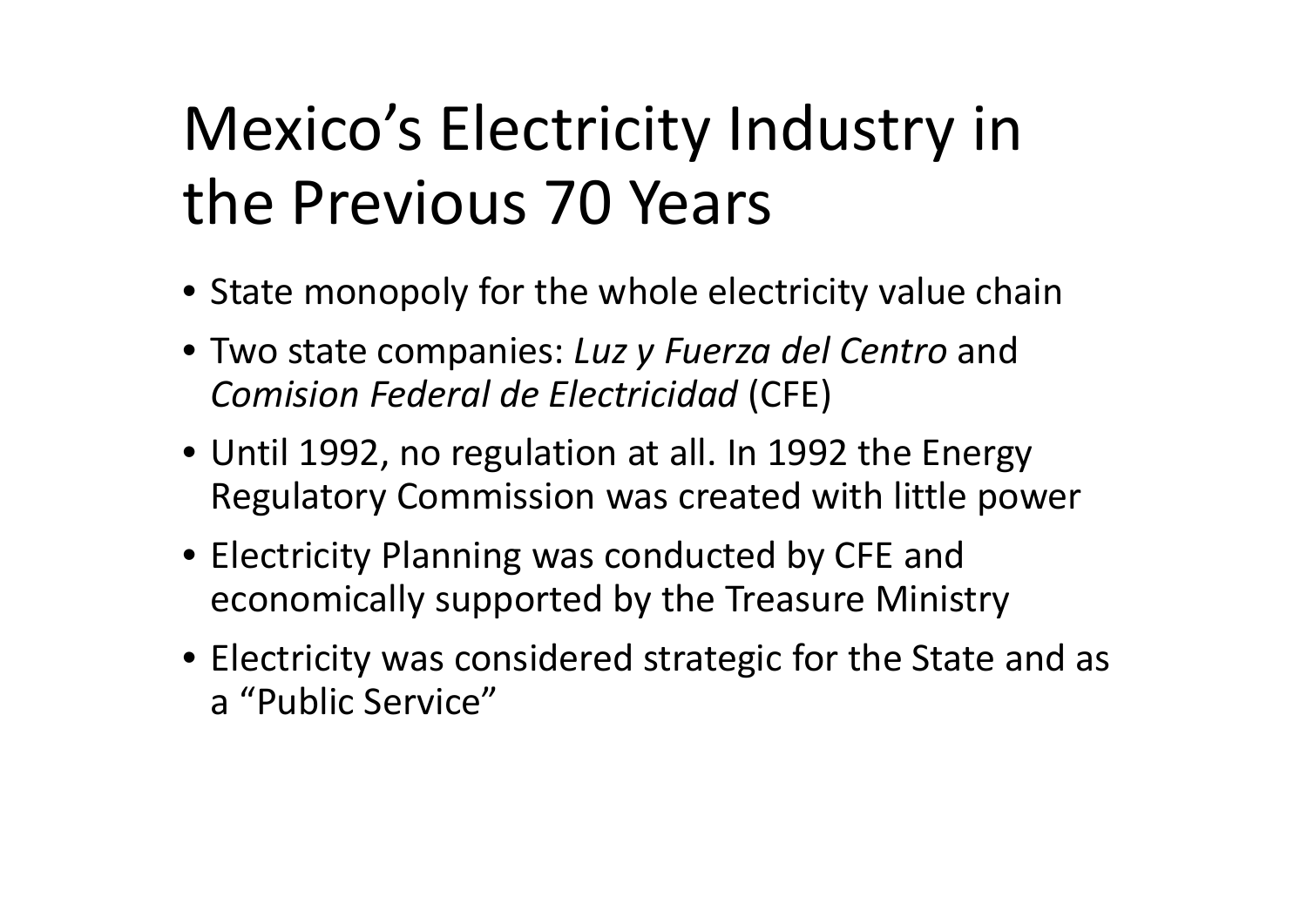## Tariffs under the Monopoly

- As a public service, electricity tariffs were set up by the Treasure Ministry
- Little or no cost considerations were taken into consideration for the tariff set up.
- Electricity subsidies were introduced in 1970 for: residential, water irrigation, and public services (potable water<br>pumping)
- Subsidies were increasedpolitically strong groups, grant political supporters, avoid political risk with adversaries... and as way to alleviate poverty
- At theexchange to fiscal obligations. Later, when funds were insufficient, by CFE debt.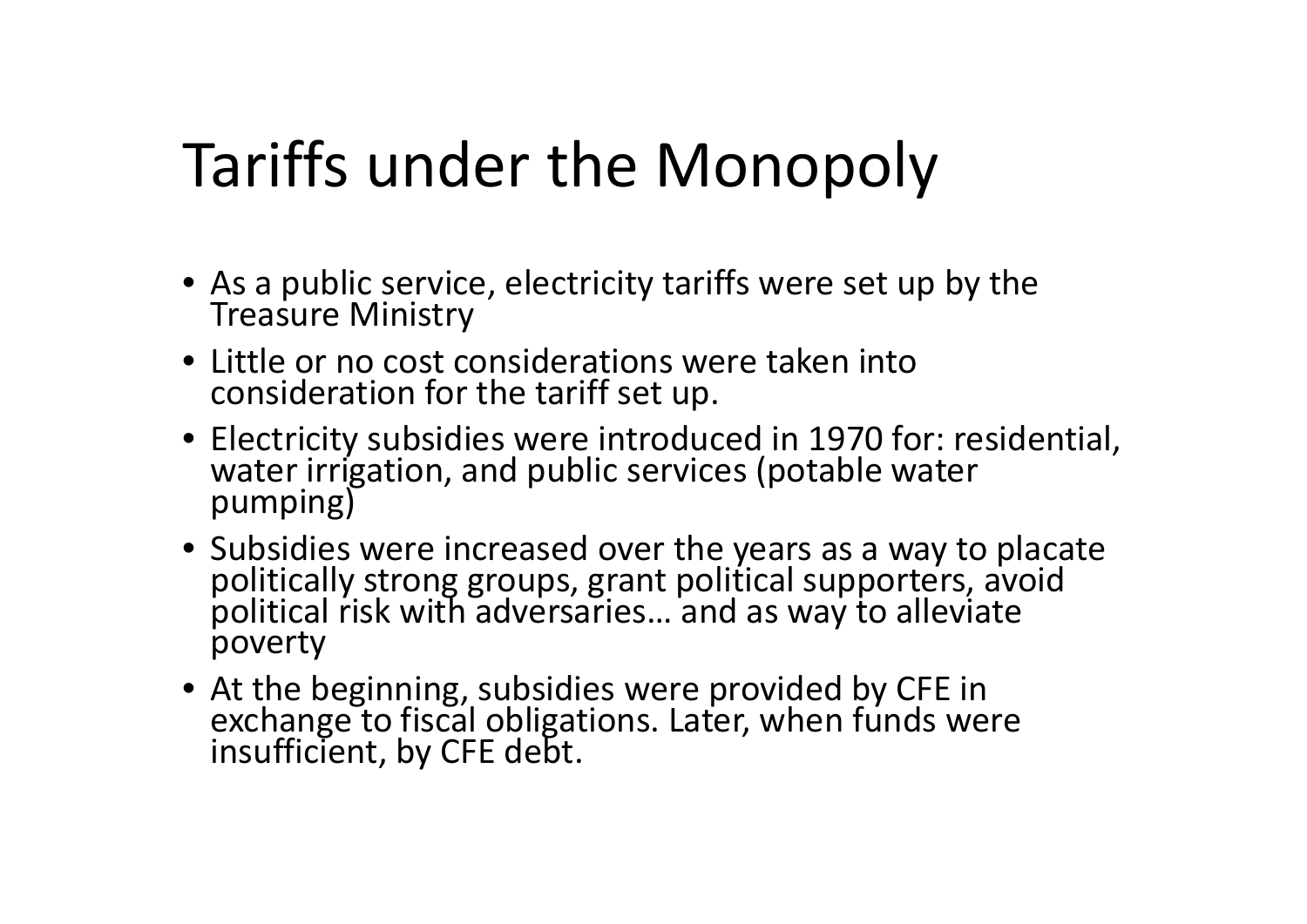## Industrial and Commercial Tariffs

- Industry and Commerce (I&C) do not enjoy subsidies.
- Tariff for I&C were –more or less‐ set up taking costs into account with <sup>a</sup> plus, as <sup>a</sup> way to compensate subsidies.
- I&C tariffs have been traditionally high compared to United States tariffs. Private sector always has complained about this subject.
- I&C tariffs were one of the drivers for the energy reform in the electricity sector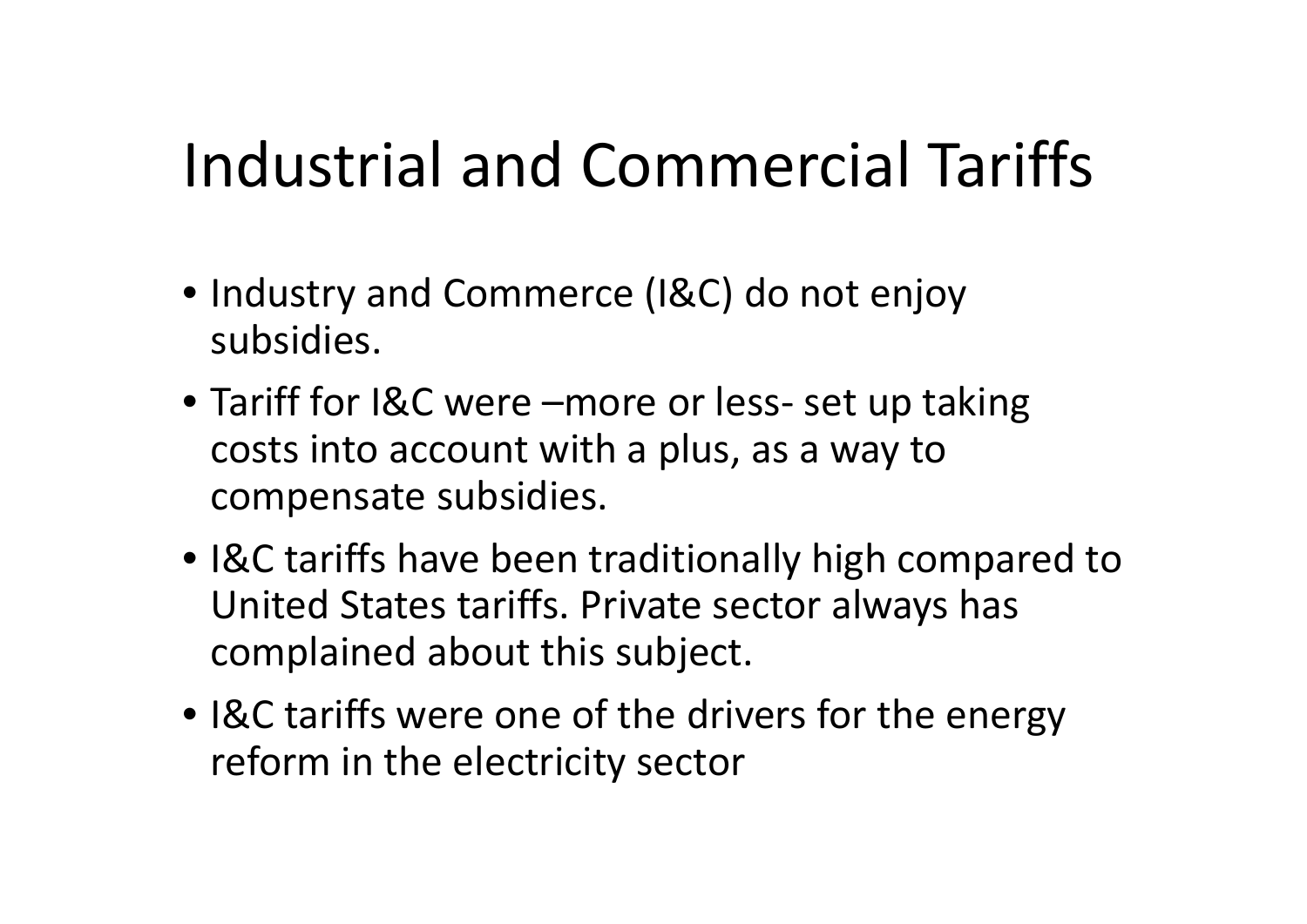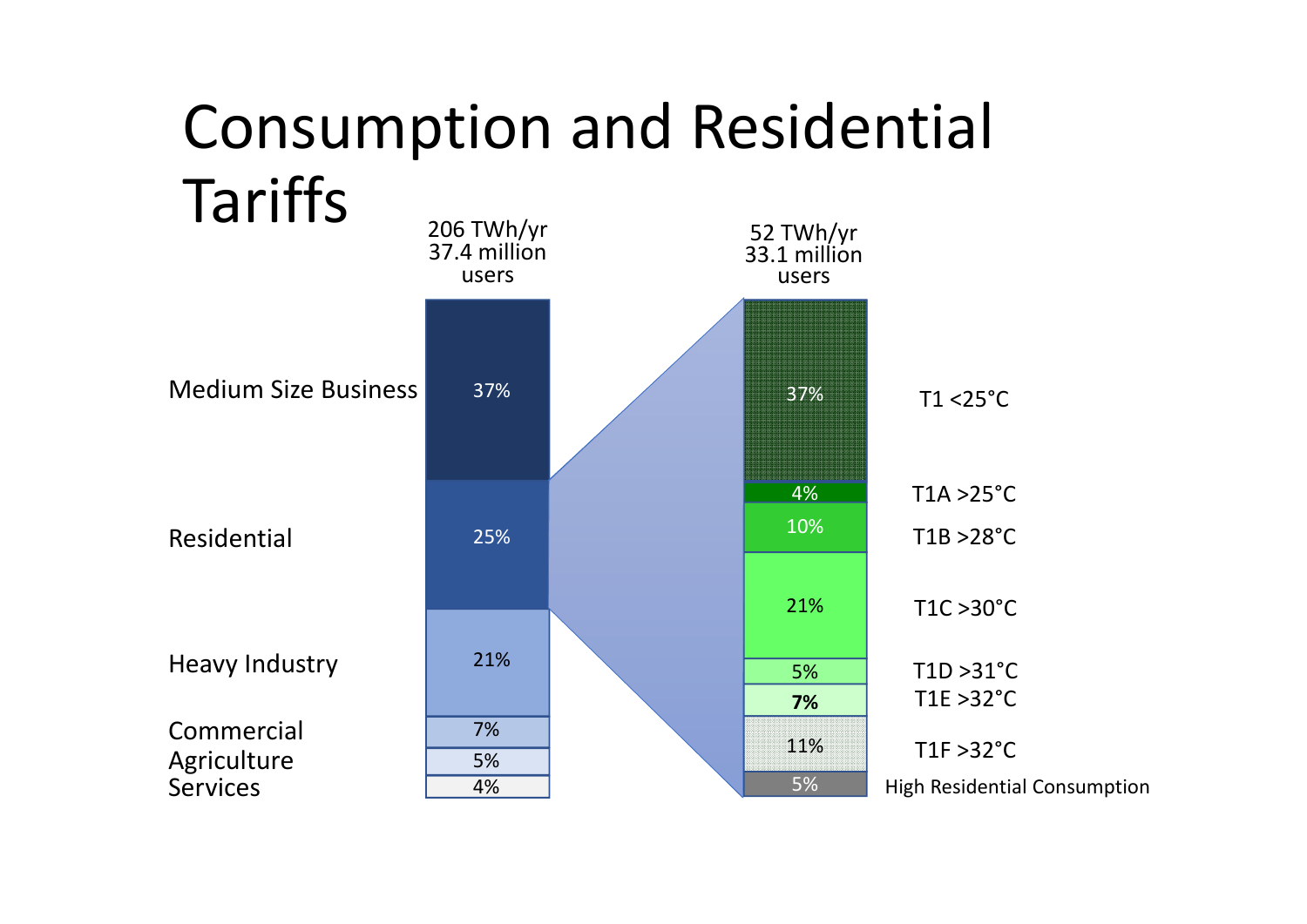### Residential and Non‐Residential Tariffs in OECD Countries

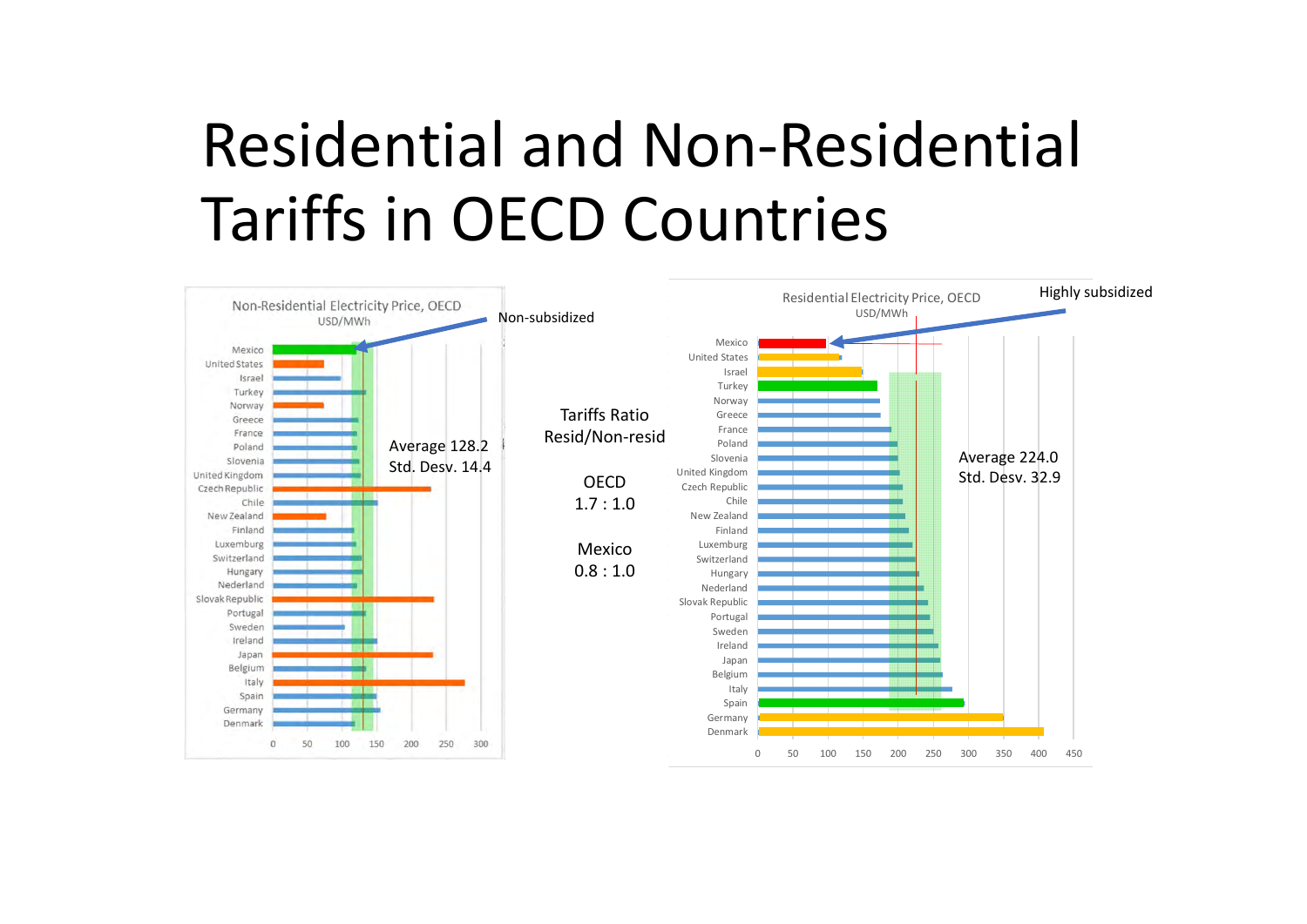## Subsidy for Residential Electricity



However, despite the high electricity subsidy, there are 12 million houses in "*energy poverty*"

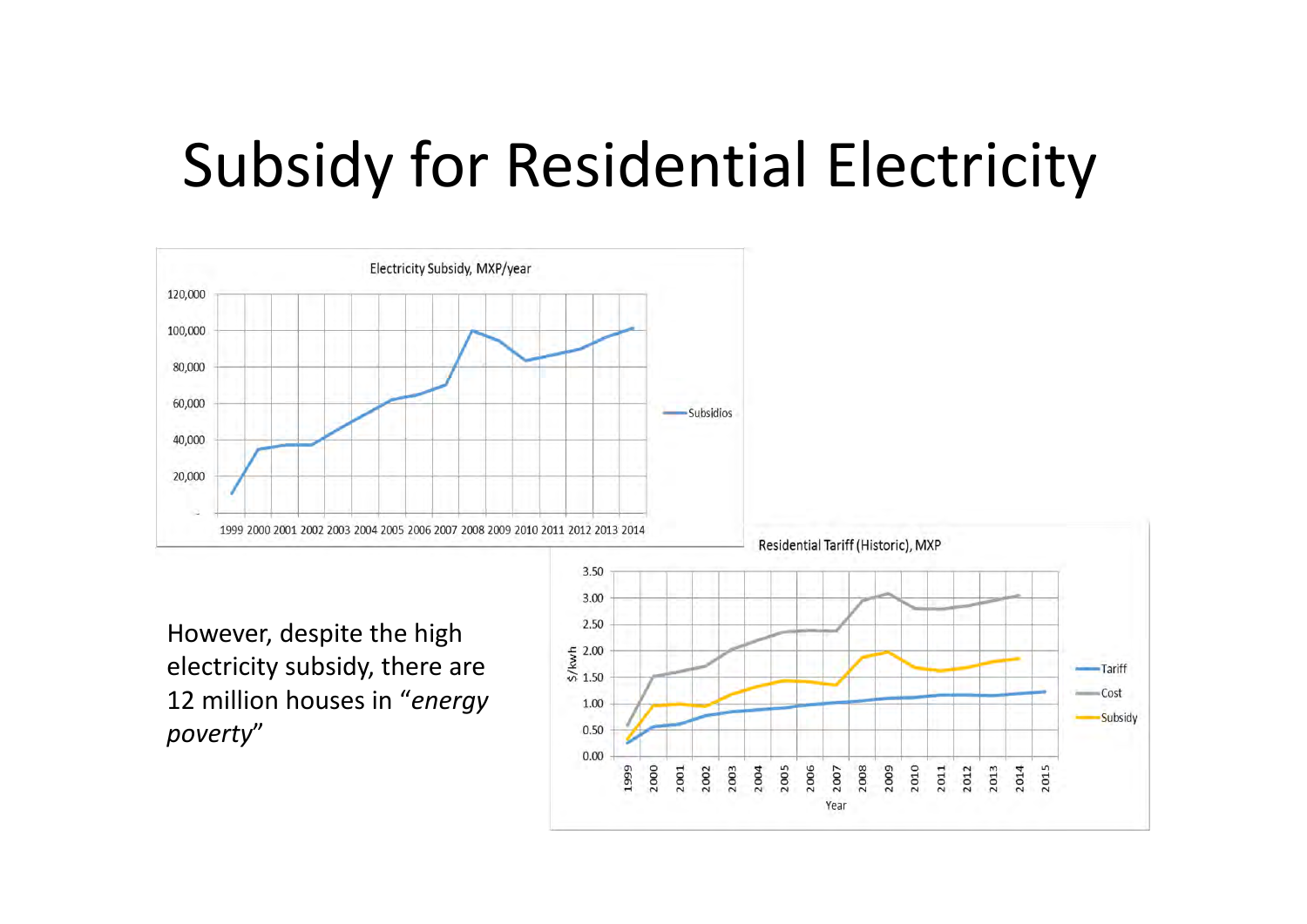

### Domestic Tariffs Structure



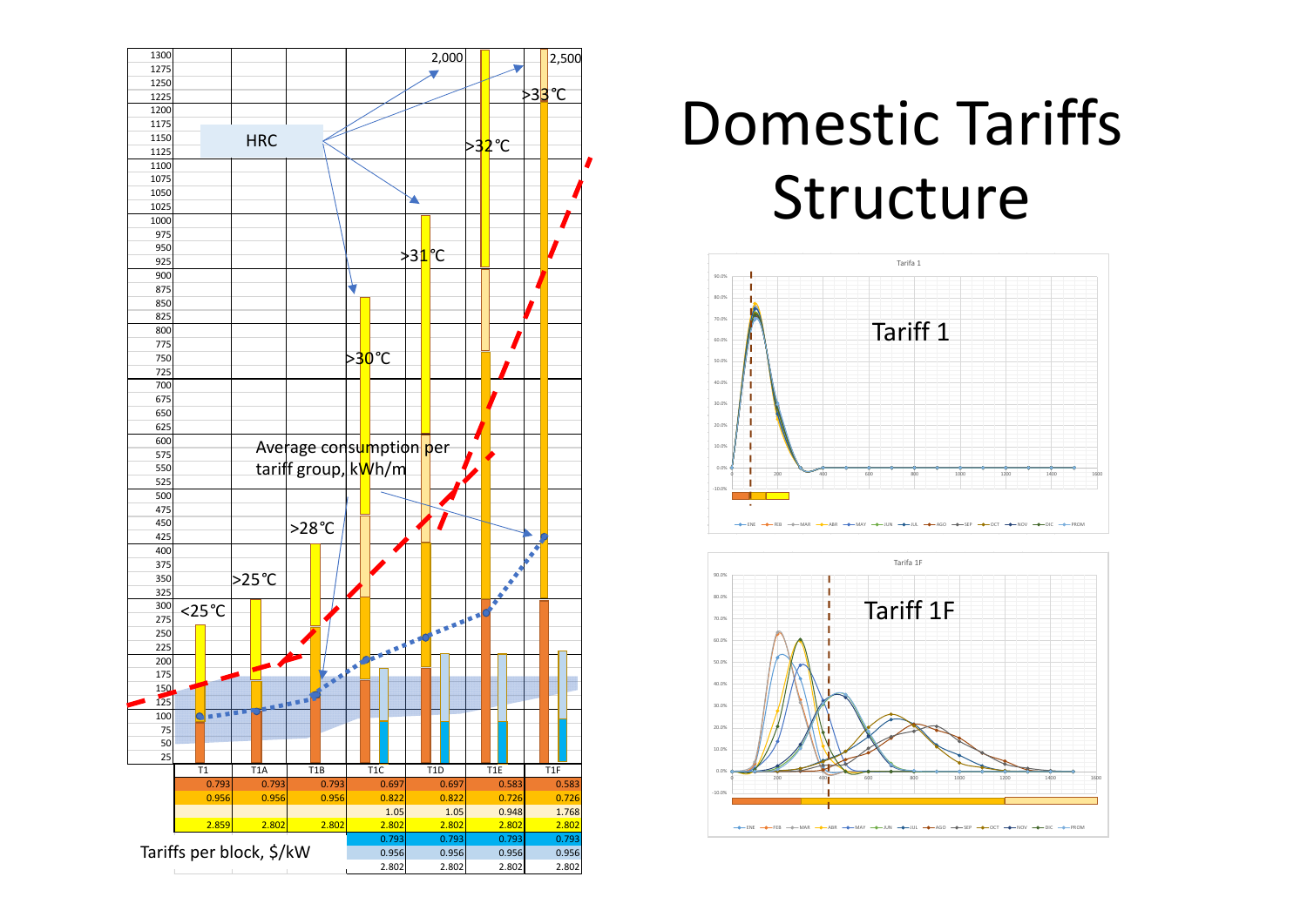#### Market Approach

- •• Non discriminated access
- •Independent transmission provider
- •• Flexible transmission service with tradable congestion revenue rights
- •**•** Transmission pricing reform
- •Open and transparent energy spot markets; day ahead and real time markets for energy and anothery services
- $\bullet$ Congestion management through location margin and pricing
- $\bullet$ Market monitoring
- $\bullet$ **Others**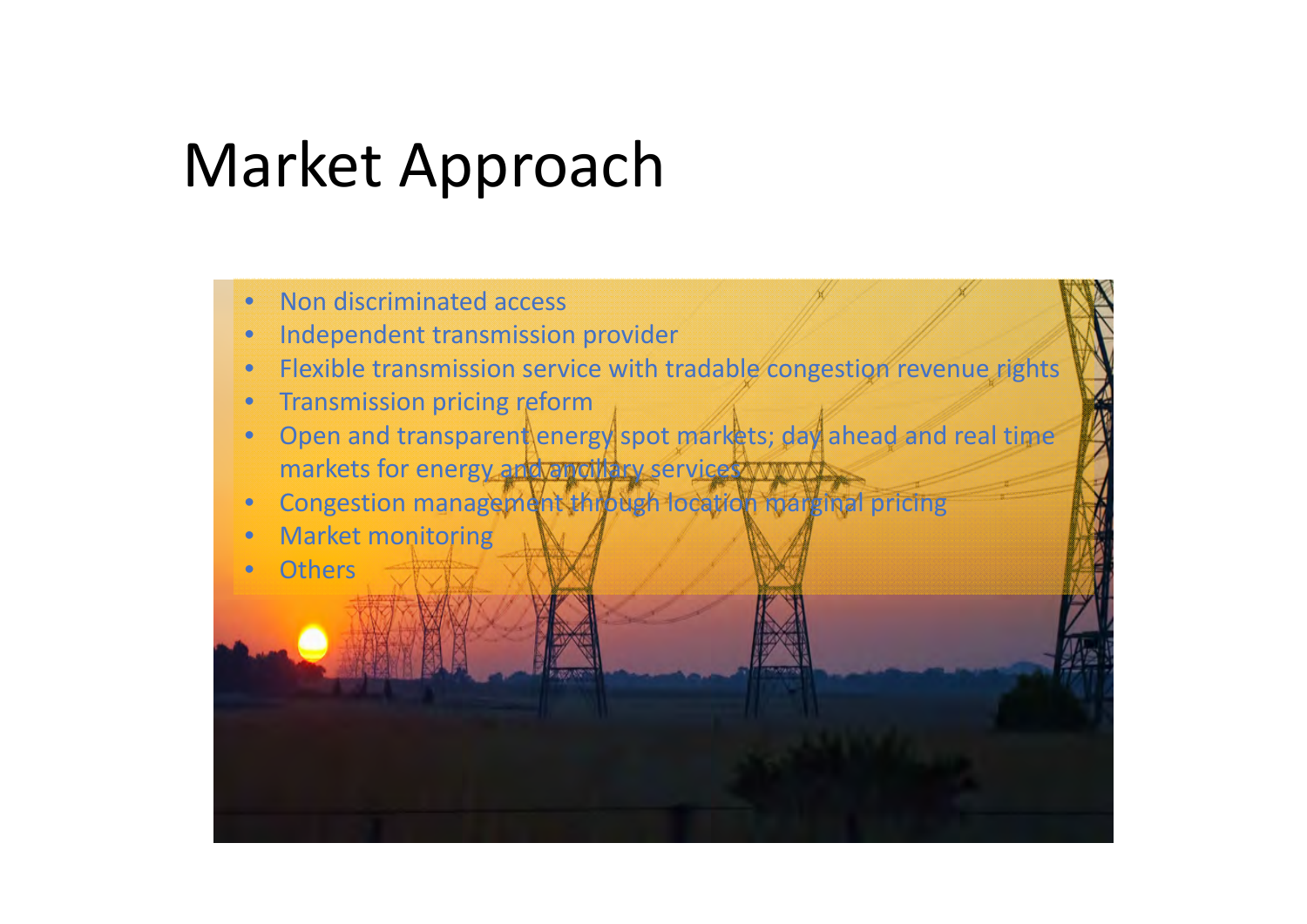#### Roadmap to Market



(1) LIE: Ley de la Industria Eléctrica

(2) CEL: Certificado de Energía Limpia

*Source: PwC*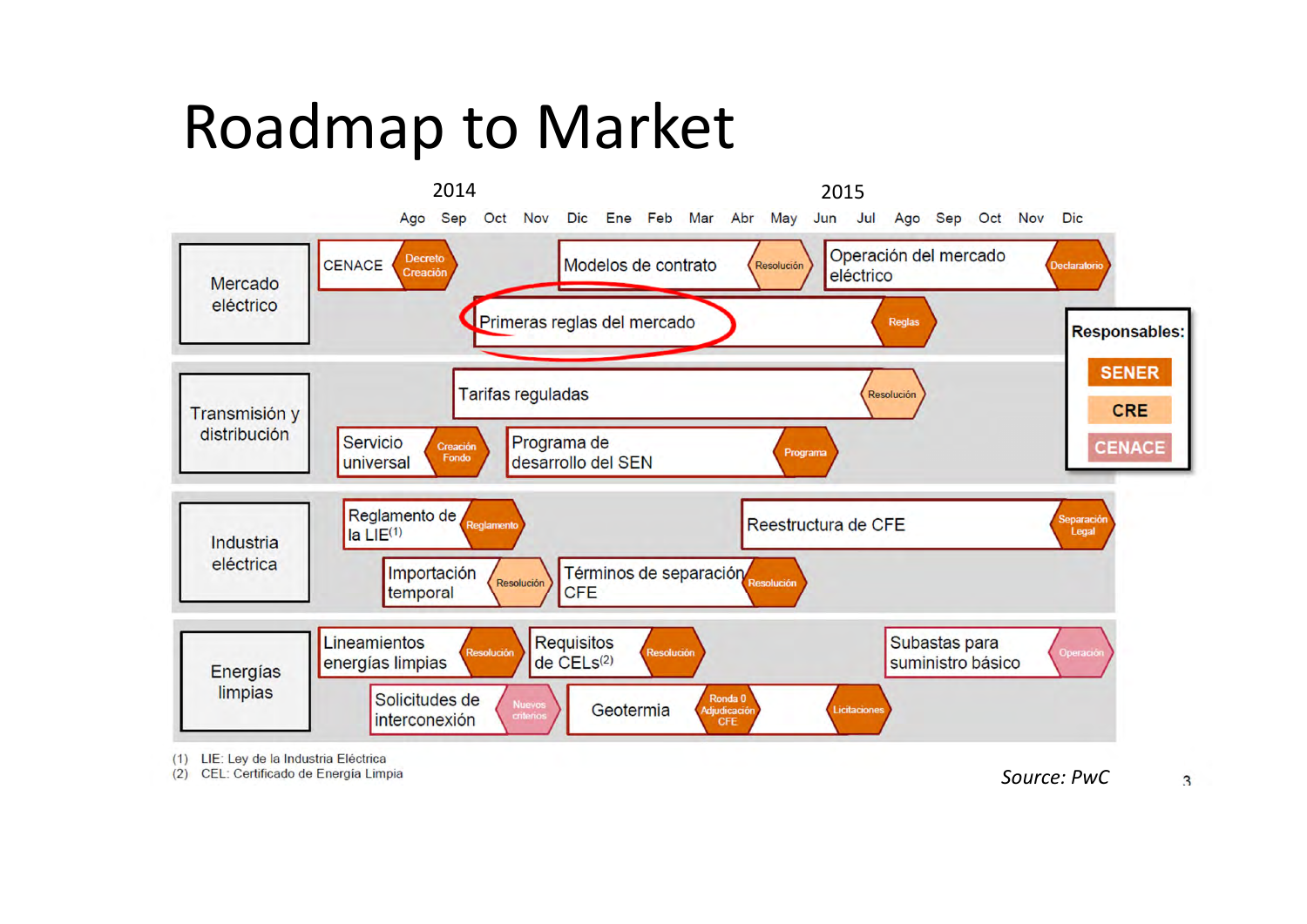#### New Market Structure



C <sup>=</sup> Commercial agent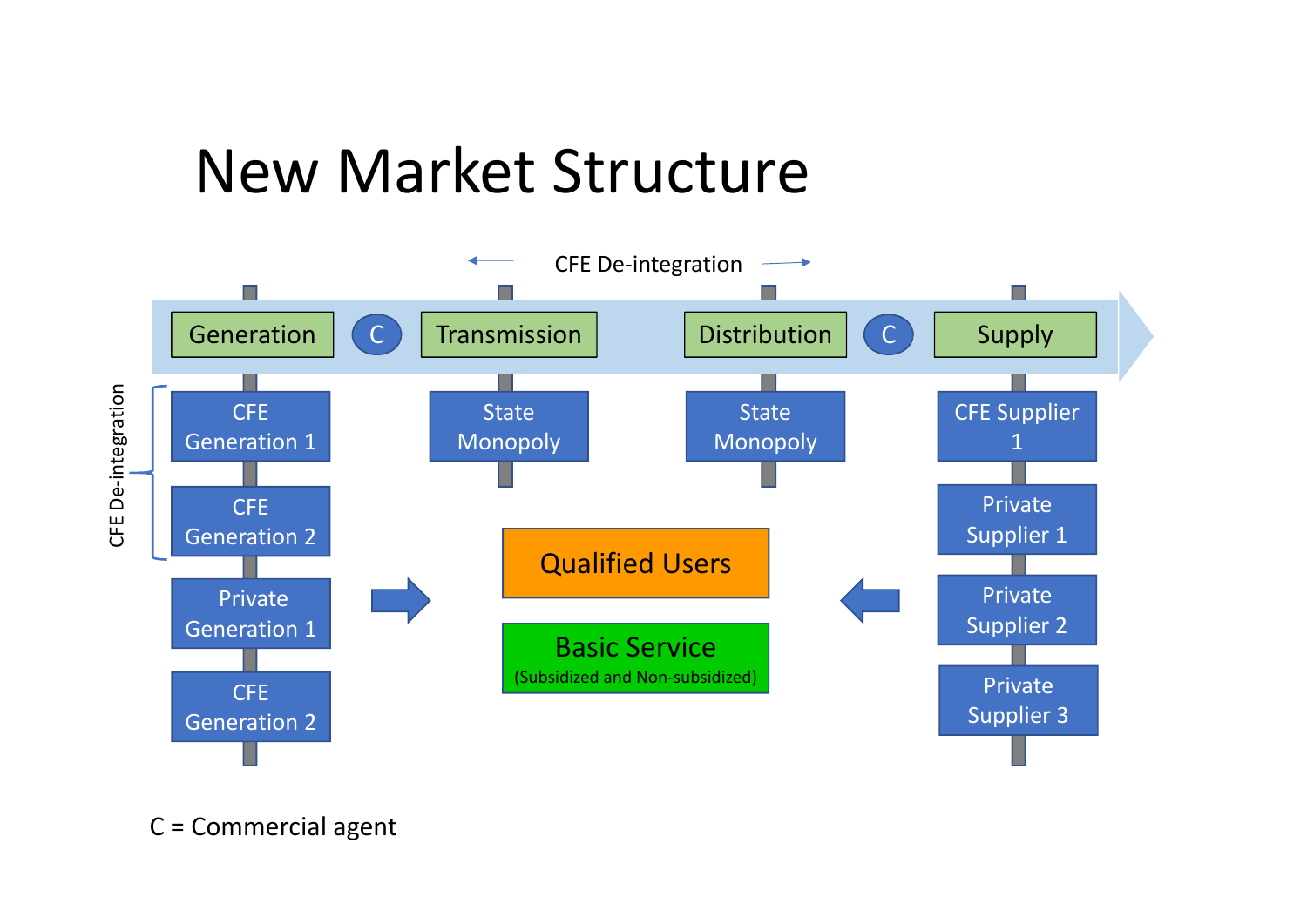

#### Path Towards Residential Free Market

#### **Path 1:**

*Pros:*

•*Immediate Results*

*Cons:*

- •*Social rejection*
- •*High Political Cost*
- •*Low added value to the economy*
- $\bullet$ *No Co‐benefits*
- $\bullet$  *Keeping up the status quo (outdated)*

#### **Path 2:**

*Pros:*

- •*Social acceptance*
- •*Low or no political cost*
- •*High value added to the economy*
- •*Substantial co‐benefits*
- • *Following worldwide energy trends Cons:*
- $\bullet$ *Stepwise steps to results*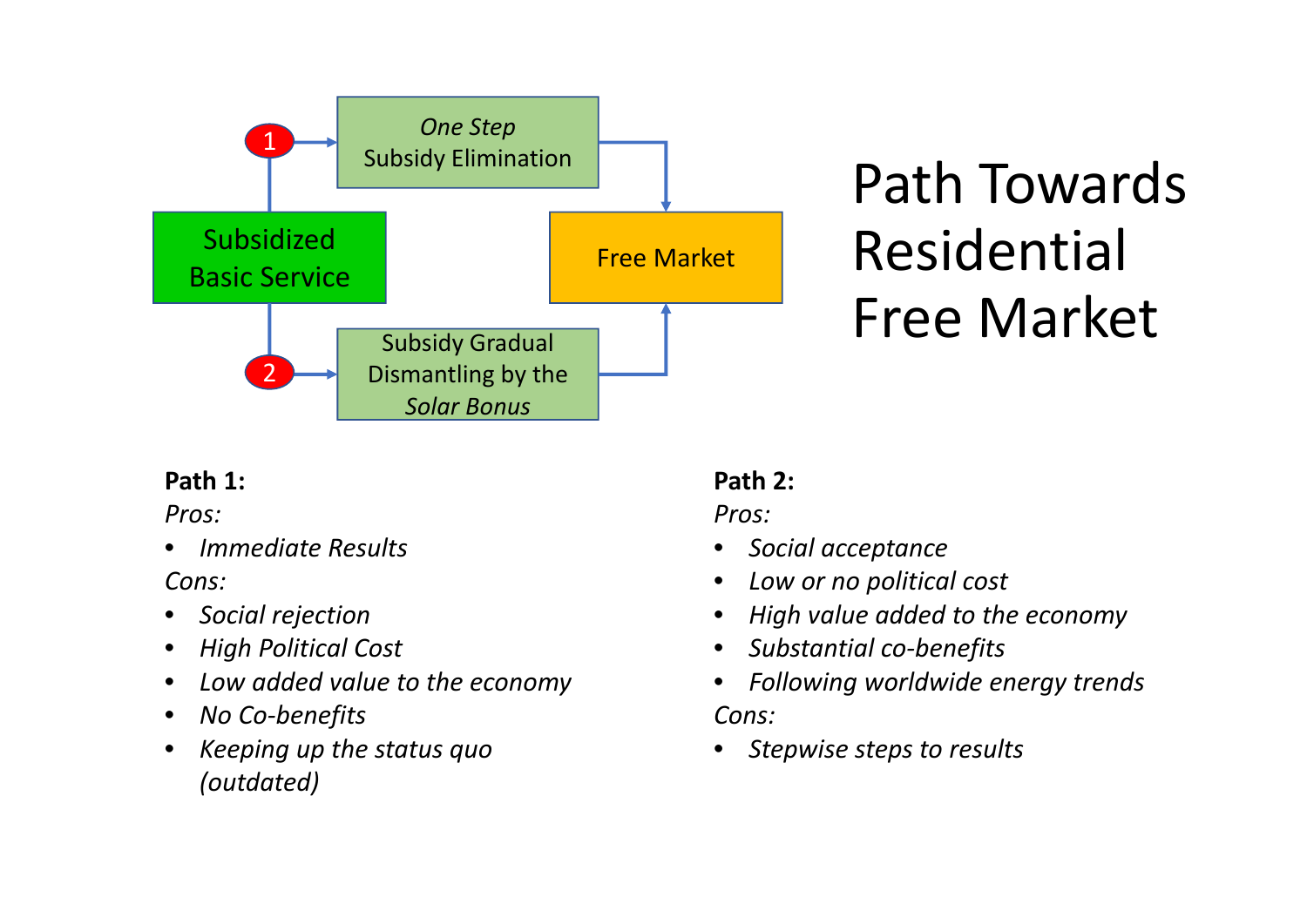## Solar Bonus as a way for subsidy elimination

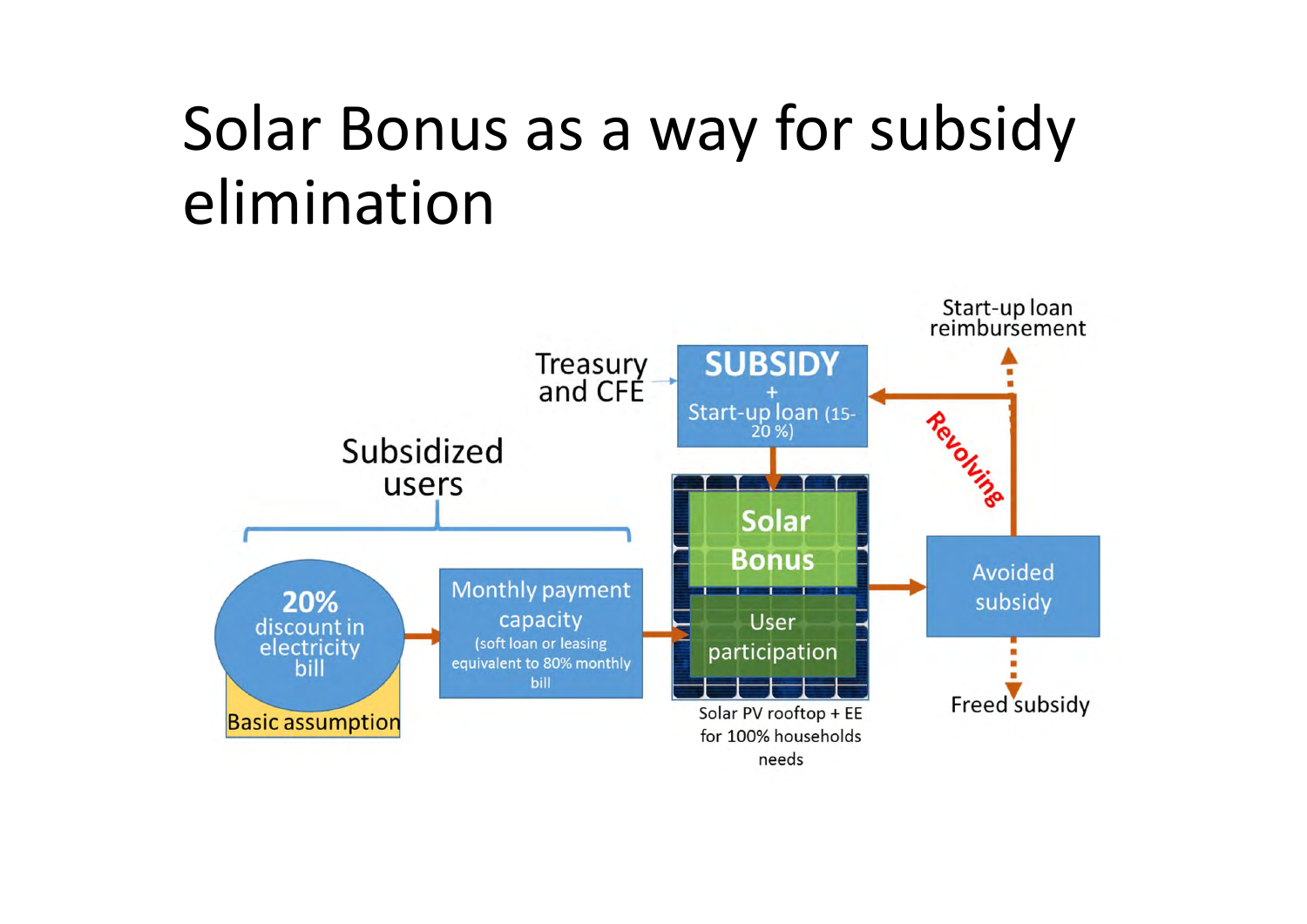#### Solar Bonus Financial Mechanism

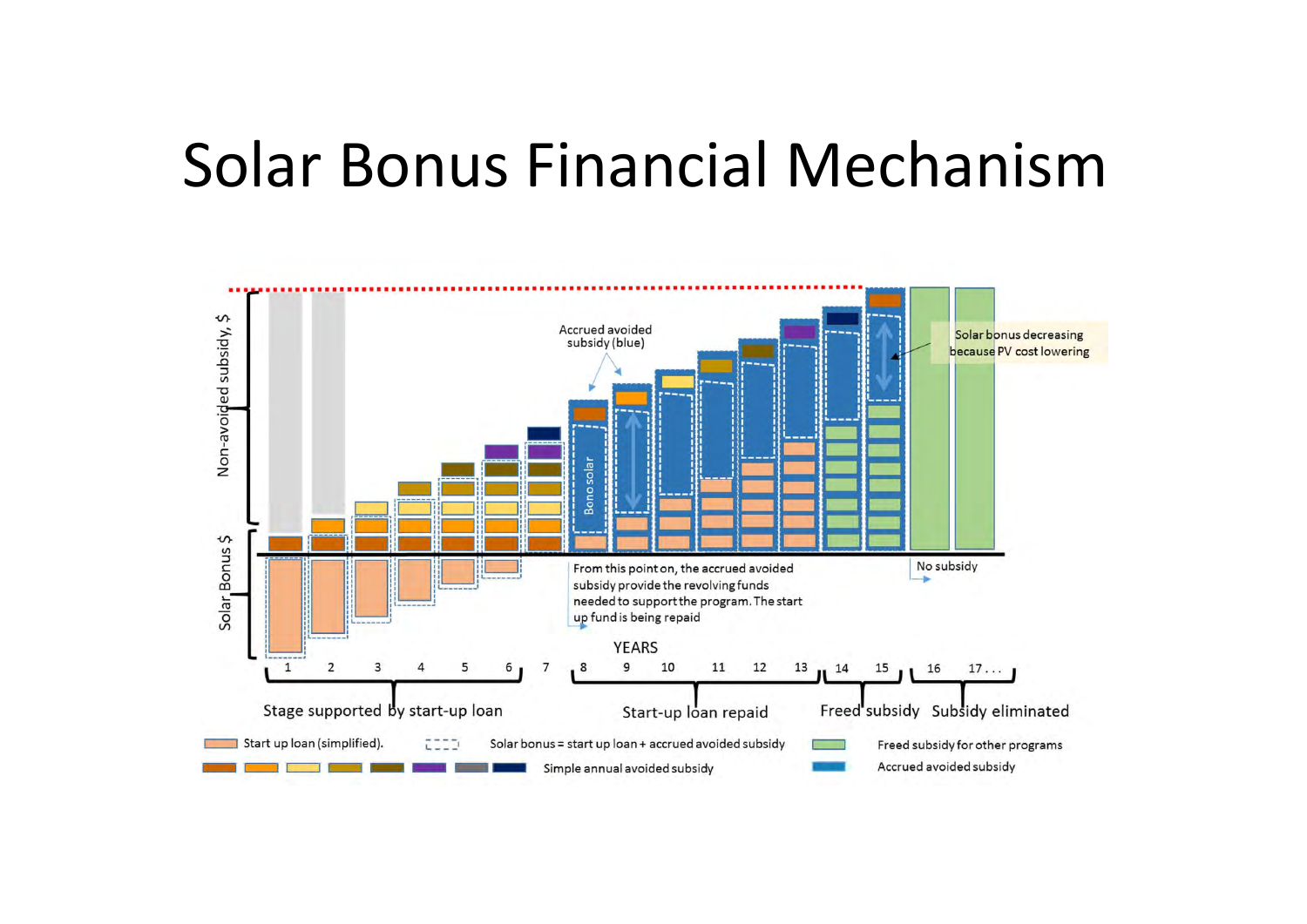## 70% Coverage by 2031



| Number of CELs, million                                                        | 444.9      |  |  |
|--------------------------------------------------------------------------------|------------|--|--|
| Avoided emissions at period end, MtonCO2eq/yr                                  | 23.58      |  |  |
| Users into the program                                                         | 25,147,850 |  |  |
| <b>Acumulated capacity, GW</b>                                                 | 28.7       |  |  |
| Generation at period end, TWh/yr                                               | 45.5       |  |  |
| Total Investment, M\$                                                          | 527,966    |  |  |
| <b>Solar Bonus</b>                                                             | 314,770    |  |  |
| Investments by users                                                           | 213,196    |  |  |
| <b>Bridge loan</b>                                                             | 67,495     |  |  |
| Available Subsidy for Investment, M\$                                          | 316,072    |  |  |
| <b>NPV</b> for Government @ 20 yr period. MS<br>at a reference rate of :<br>3% | 159,679    |  |  |
| <b>IIR:</b> Internal Rate of Return for Government, %                          | 10.9%      |  |  |
| <b>PB:</b> Payback Period for Government, yr                                   | 15.74      |  |  |





| IIR: Average IIR for Government by Tariff Groups, %  \     | TI: 24% | <b>T1A: 16%</b> | <b>T1B: 14%</b> | <b>T1C: 8%</b> | TID: 6%         | <b>T1E: 7%</b> | TIF: 6%         |
|------------------------------------------------------------|---------|-----------------|-----------------|----------------|-----------------|----------------|-----------------|
| <b>IIR:</b> Average IIR for Households by Tariff Groups, % | TI: 20% | T1A: 23%        | T1B: 22%        | TT1C: 20%      | <b>TID: 21%</b> | TIE: 23%       | <b>T1F: 24%</b> |
| Weighted Avg LCOE for PV+EE for Users per Tariff, USD/MWh  | 30.48   | 84.32           | 28.45           | 33.03'         | 32.33           | 28.44          | 29.79           |